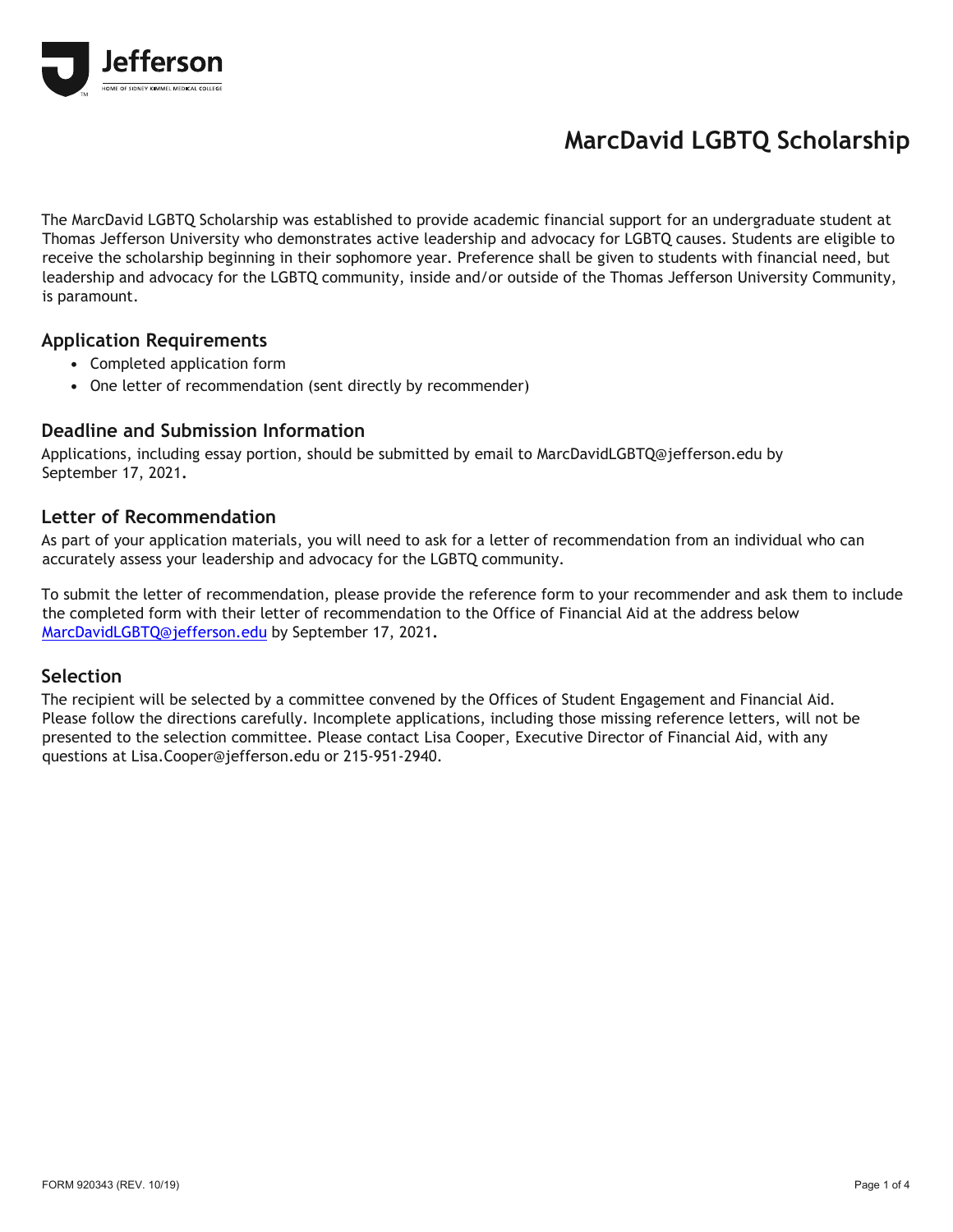## **Section 1: Applicant Information**

| LAST                           | <b>FIRST</b> | MI |
|--------------------------------|--------------|----|
|                                |              |    |
|                                |              |    |
|                                |              |    |
|                                |              |    |
|                                |              |    |
|                                |              |    |
|                                |              |    |
| <b>Completed Credit Hours:</b> |              |    |
| Cumulative GPA:                |              |    |
|                                |              |    |

## **Section 2: Activities**

Please list any activities, including organization involvement and paid employment, that demonstrate your commitment to the LGBTQ community: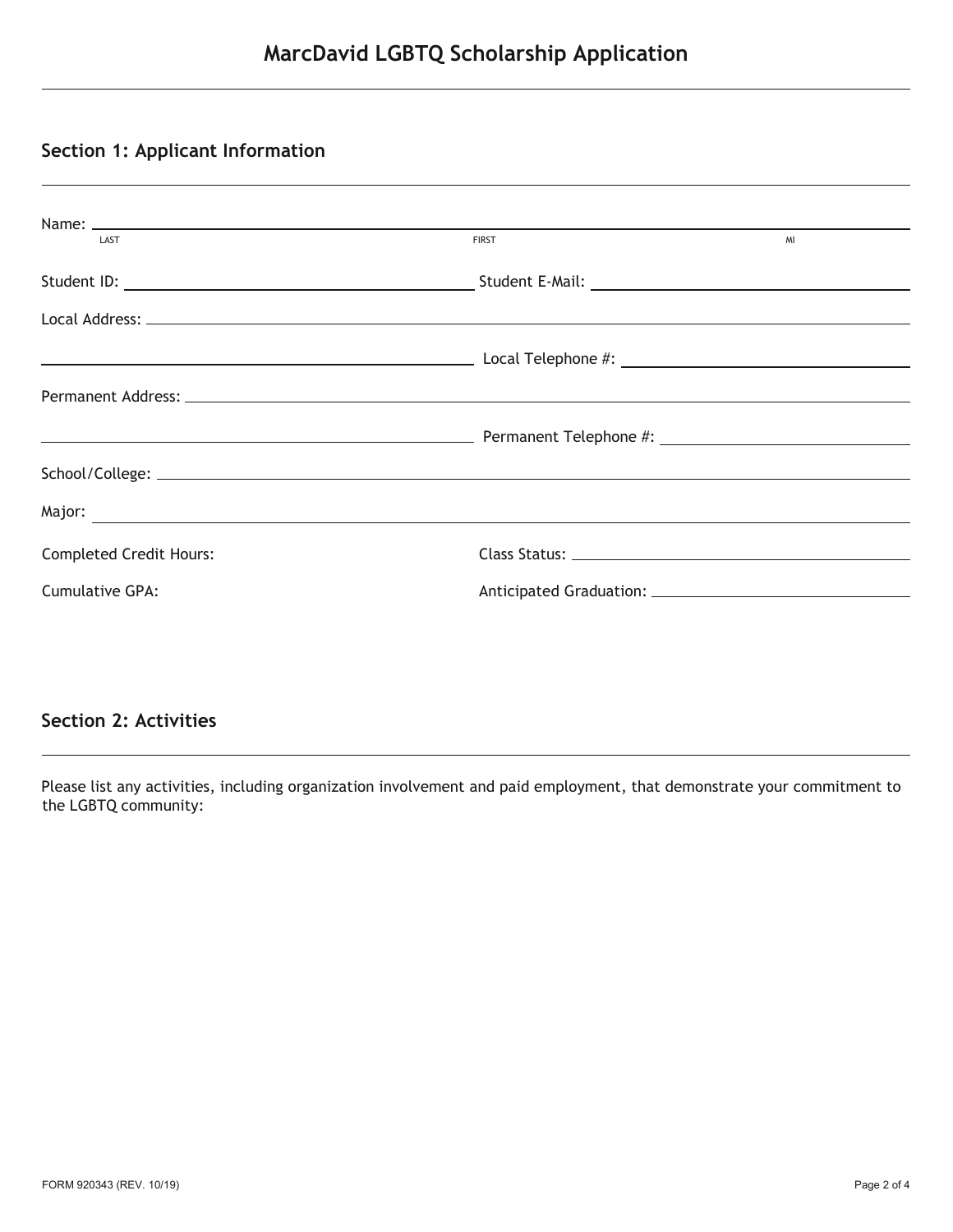Activities at Thomas Jefferson University (include non-LGBTQ activities):

Activities in the community (include non-LGBTQ activities):

Please list any honors, awards, or scholarships you have received:

## **Section 3: Essay**

*Please limit your essay to 500 words or less and attach it as a PDF with your application to* **MarcDavidLGBTQ@jefferson.edu.** 

Write **ONE** essay to answer **BOTH** of the following questions:

a. Describe why you are the best candidate for this award, including specifi c examples of how you have demonstrated leadership within the LGBTQ community.